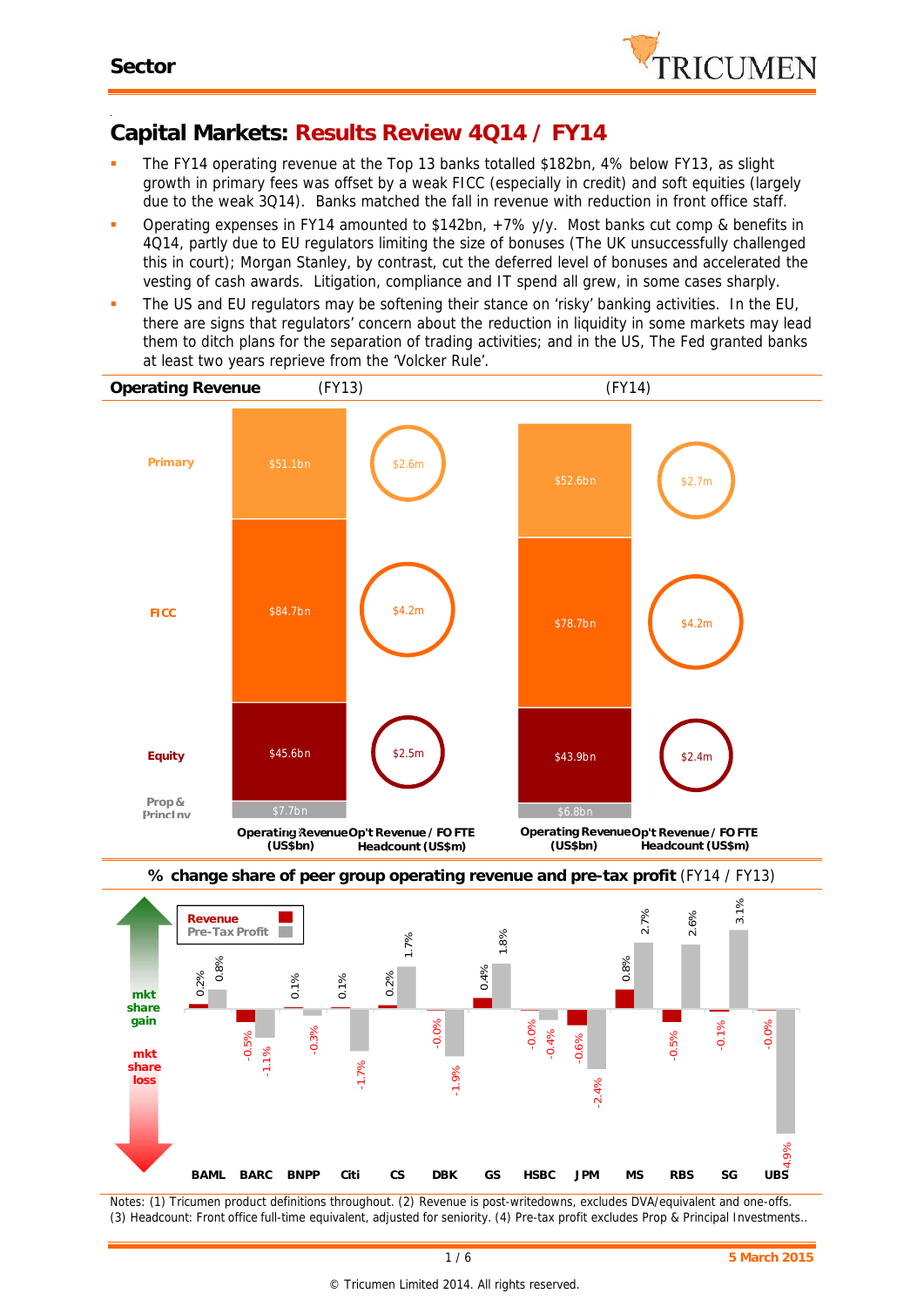

### **Primary issuance & Advisory**

- Despite a slowdown in 4Q14, the growth in European **DCM bond** issuance outpaced other regions in FY14: deal volumes grew by 3%, but fees jumped by 9%. High yield issuance was spurred by the ECB's quantitative easing programme, and the market enjoyed a very strong 1Q15. Banks' fees in the US were slightly higher versus FY13, with FY14 corporate bond sales exceeding \$1.5tn, but other regions' fees and/or margins declined. DCM loan volumes and fees dropped in 4Q14, though FY14 fees were in line with FY13. The ECB (slowly) started buying ABS, which points to a strong 2015. Analysts, however, are divided over the eventual impact: FY15E issuance forecasts range from EUR90-180bn. Meanwhile, the BCBS set tougher ABS capital rules.
- In ECM, a tough 4Q14 blunted the full year numbers, but leaders' global FY14 fees were still 10% ahead of FY13, supported by strong IPOs (even in 4Q14). Interestingly, in December, Goldman Sachs released an app that allows executives to monitor book-building in real-time.
- M&A/Advisory margins and fees were broadly unchanged 4Q14/4Q13. In APAC ex-Japan and the US, FY14 fees grew by 15-20%, though margins declined in all regions. Persistently low interest rates and rising corporate confidence (and cash balances) suggest a strong 2015.







*Notes: (1) Tricumen product definitions throughout. (2) Revenue is post-writedowns, excludes DVA/equivalent and one-offs. (3) Headcount: Front office full-time equivalent, adjusted for seniority. (4) Pre-tax profit excludes Prop & Principal Investments.*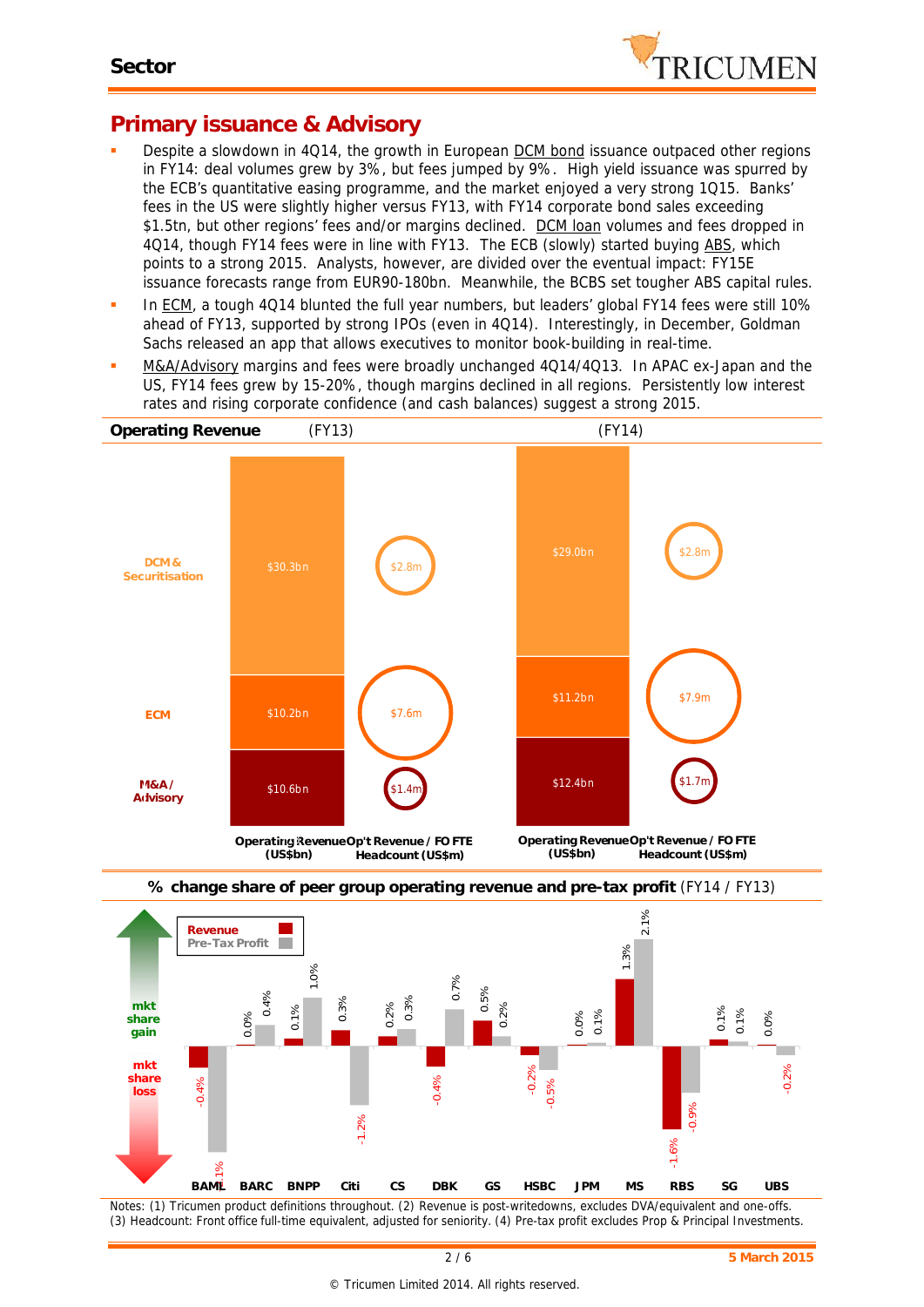

## **FICC**

- The spot FX market soared in most currency pairs (though not in emerging markets e.g. Latin America) as monetary policy diverged. FX Options benefited, as an investible asset and a hedge.
- In Rates, US term repo continued the rebound seen in 3Q14; by contrast, ECB's TLTRO programme continues to depress European repo. Having flatlined since mid-2013, swaps in the US and Europe enjoyed a stronger activity in 4Q14. Exotics declined as the US banks adjusted more actively to Basel 3. Yields on govts in key economies of Europe fell to record lows.
- In Credit, as 4Q14 progressed investors started to shift their focus from European to US highgrade corporate debt (in high yield, the opposite was the case). This shift led to banks charging sellers a premium in Europe (some ended up with difficult positions) and, conversely, offering better terms to investors in the US as demand and liquidity grew. Globally, client revenue in CDS declined to a year-low as a result of SEF trading increasing the liquidity in the cash market.
- Commodities revenue recovered somewhat in 4Q14 as investors took advantage of trending markets and corporates' appetite for hedging increased.



*Notes: (1) Tricumen product definitions throughout. (2) Revenue is post-writedowns, excludes DVA/equivalent and one-offs. (3) Headcount: Front office full-time equivalent, adjusted for seniority. (4) Pre-tax profit excludes Prop & Principal Investments.*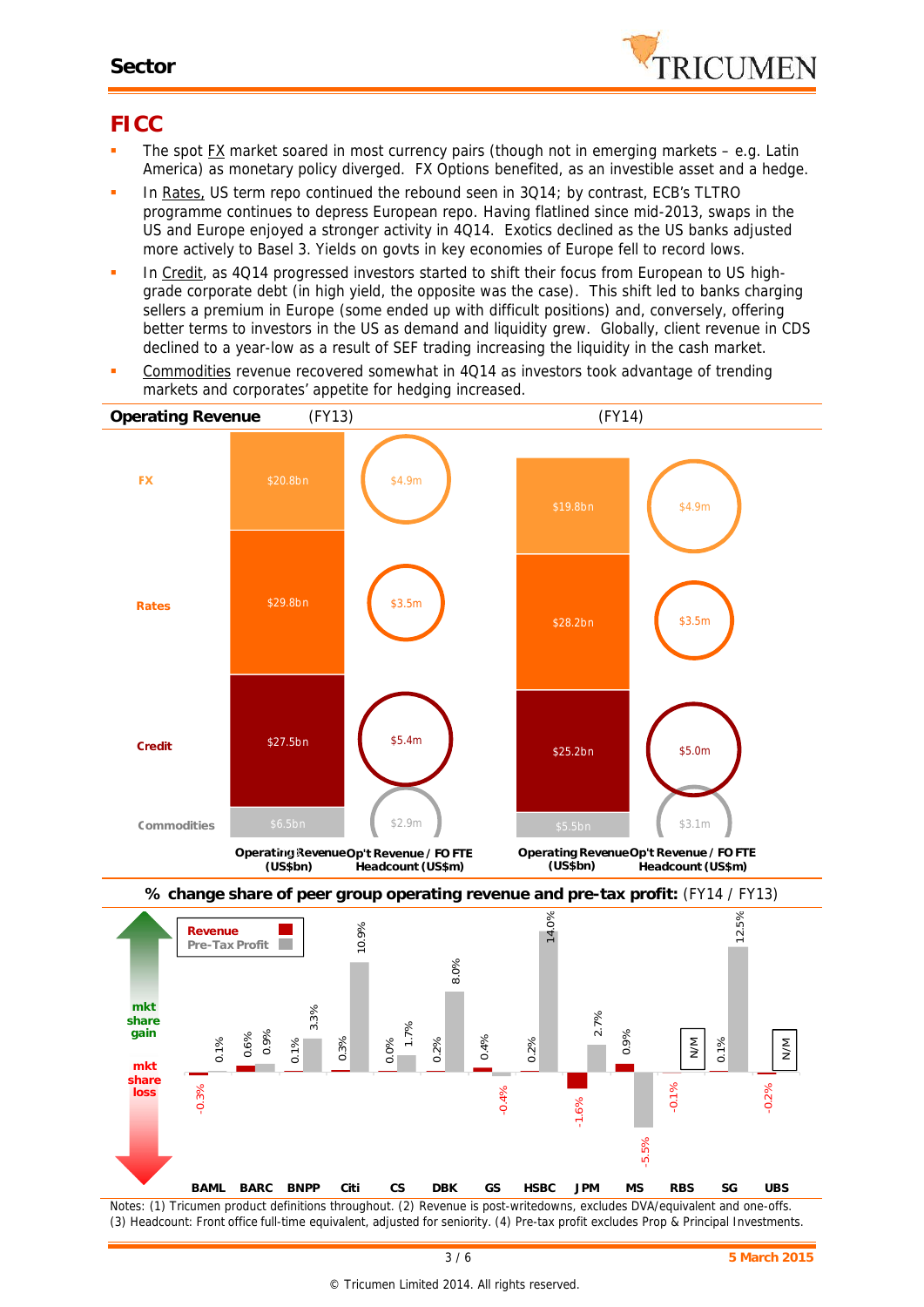

# **Equities**

The cash equities markets see-sawed in 4Q14. A strong October was followed by a weak(er) November and December in both the US and Europe, electronic and hi-touch markets; banks' margins grew. APAC – and especially Japan hi-touch - remains subdued.

In Europe, ESMA and the EC proposed that the buy-side pay separately for brokers' research and trading (which both brokers and asset managers promptly described as 'unworkable'); and, under MiFID II, introducing trading caps on dark pools. Rather proactively, six global banks plan to establish a new European not-for-profit trading platform, Plato Partnership.

- **Equity derivatives trading peaked in October as the market corrections in the cash equity markets** led to a number of days of intense volatility. The flow markets also benefited as dealers slashed counterparty risk spreads. Structured products grew versus 3Q14 in all three regions.
- In prime services, US securities lending grew steadily, supported by record assets under management in hedge funds**.** 3.5 3.5 50





*Notes: (1) Tricumen product definitions throughout. (2) Revenue is post-writedowns, excludes DVA/equivalent and one-offs. (3) Headcount: Front office full-time equivalent, adjusted for seniority. (4) Pre-tax profit excludes Prop & Principal Investments.*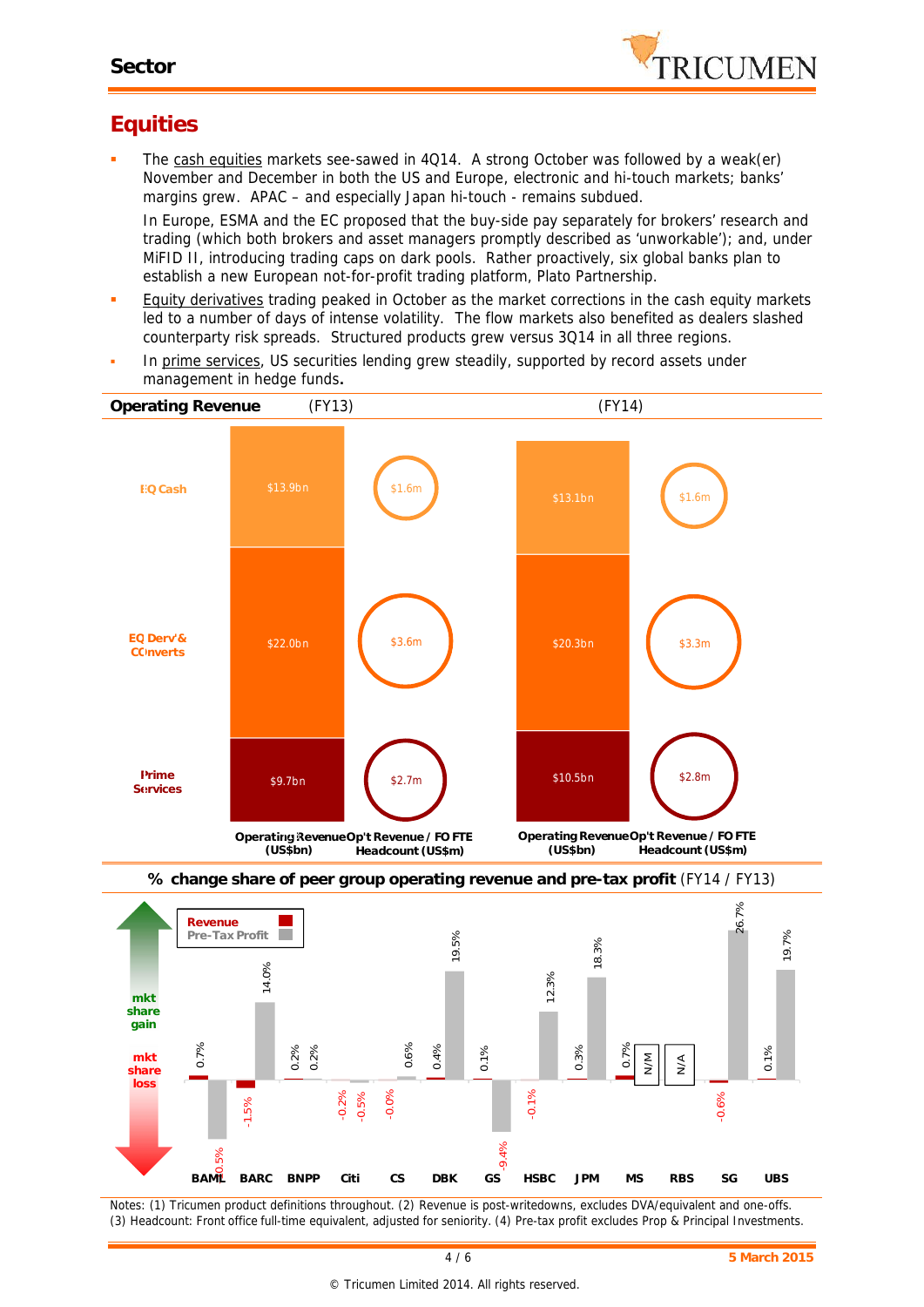

#### **Revenue dynamics**

#### **FY14/FY13** (Operating revenue, % change, US\$, Global Level 1)

| `                            | ັ           |             |             |               | ັ         |               |    |             |            |               |            |     |            |         |            |
|------------------------------|-------------|-------------|-------------|---------------|-----------|---------------|----|-------------|------------|---------------|------------|-----|------------|---------|------------|
|                              | <b>BAML</b> | <b>BARC</b> | <b>BNPP</b> | Citi          | <b>CS</b> | <b>DBK</b>    | GS | <b>HSBC</b> | <b>JPM</b> | <b>MS</b>     | <b>RBS</b> | SG  | <b>UBS</b> | Top 25% | Bottom 25% |
| Capital Markets: Total       | ⇨           | ⇩           | ⇧           | ⇨             | ⇨         | ⇨             | ⇧  | ⇩           | ⇩          | ⇧             | ⇩          | ⇩   | ⇩          | $-1%$   | $-5%$      |
| Primary                      | ⇩           | ⇩           | ⇧           | $\Rightarrow$ | ⇨         | ⇩             | ⇨  | ⇩           | ⇩          | ⇧             | ⇩          | ⇧   | ⇨          | $+7%$   | $-1%$      |
| DCM Bonds                    | ⇩           | ⇨           | ⇨           | $\Rightarrow$ | ⇩         | $\Rightarrow$ | ⇩  | ⇩           | ⇩          | ⇧             | $\sqrt{2}$ | 슙   | ⇧          | $+3%$   | $-10%$     |
| DCM Loans                    | ⇩           | ⇩           | ⇨           | ⇨             | ⇩         | ⇩             | ⇑  | ⇨           | ⇨          | ⇧             | ⇩          | 슙   | ⇩          | $+2%$   | $-12%$     |
| Securitisation               | ⇨           | ⇩           | ⇨           | ⇩             | ⇨         | ⇩             | ⇩  | 슙           | ⇩          | $\Rightarrow$ | ⇩          | 슙   | ⇧          | $+15%$  | $-2%$      |
| ECM                          | ⇩           | ⇨           | ⇧           | ⇨             | ⇩         | ⇩             | ⇩  | 슙           | ⇩          | $\Rightarrow$ | N/M        | ⇧   | ⇩          | $+29%$  | $+5%$      |
| M&A / Advisory               | ⇩           | ⇨           | ⇨           | ⇩             | ⇩         | ⇨             | ⇧  | ⇩           | ⇧          | ⇧             | N/M        | ⇩   | ⇨          | $+20%$  | $+9%$      |
| Secondary                    | ⇧           | ⇩           | ⇨           | ⇩             | ⇨         | ⇨             | ⇧  | ⇨           | ⇩          | ⇧             | ⇩          | ⇩   | ⇩          | $-4%$   | $-8%$      |
| <b>FX</b>                    | ⇨           | ⇨           | ⇨           | ⇩             | ⇨         | ⇩             | ⇧  | ⇩           | ⇩          | ⇧             | ⇩          | ⇧   | ⇩          | $+1%$   | $-7%$      |
| Rates                        | ⇨           | ⇩           | ⇧           | ⇩             | ⇩         | ⇨             | ⇨  | ⇧           | ⇩          | ⇧             | ⇩          | ⇩   | ⇩          | $+1%$   | $-14%$     |
| Credit                       | ⇩           | ⇧           | ⇩           | ⇑             | ⇨         | ⇨             | ⇩  | N/M         | ⇩          | ⇧             | ⇩          | ⇨   | N/M        | $-1%$   | $-18%$     |
| Commodities                  | ⇧           | ⇩           | ⇨           | ⇧             | ⇩         | ⇩             | ⇧  | ⇨           | ⇩          | ⇩             | N/M        | ⇨   | ⇩          | $-4%$   | $-37%$     |
| EQ Cash                      | ⇨           | ⇩           | ⇧           | ⇩             | ⇩         | ⇩             | ⇩  | ⇩           | ⇧          | ⇨             | N/M        | ⇧   | ⇨          | $+6%$   | $-16%$     |
| EQ Derv & Converts           | ⇧           | ⇩           | ⇨           | ⇨             | ⇨         | ⇑             | ⇩  | ⇧           | ⇩          | ⇩             | N/M        | ⇩   | ⇩          | $+1%$   | $-10%$     |
| Prime Services               | ⇨           | ⇩           | ⇩           | ⇩             | ⇨         | ⇑             | ⇧  | ⇩           | ⇩          | ⇧             | N/M        | ⇩   | ⇨          | $+10%$  | $+3%$      |
| Prop Trading                 | N/M         | ⇩           | ⇩           | ⇨             | 슌         | N/M           | ⇧  | ⇨           | ⇩          | N/M           | N/M        | ⇩   | N/M        | $+8%$   | $-12%$     |
| <b>Principal Investments</b> | N/M         | N/M         | N/M         | N/M           | ⇨         | ⇩             | ⇨  | ⇧           | N/M        | ⇩             | N/M        | N/M | N/M        | $-5%$   | $-66%$     |

#### **4Q14/4Q13** (Operating revenue, % change, US\$, Global Level 1)

|                              | <b>BAML</b>   | <b>BARC</b> | <b>BNPP</b> | Citi          | CS | <b>DBK</b>    | GS | <b>HSBC</b> | <b>JPM</b> | <b>MS</b> | <b>RBS</b> | SG  | <b>UBS</b> | Top 25% | Bottom 25% |
|------------------------------|---------------|-------------|-------------|---------------|----|---------------|----|-------------|------------|-----------|------------|-----|------------|---------|------------|
| Capital Markets: Total       | ⇩             | ⇧           | ⇩           | ⇨             | ⇩  | ⇧             | ⇩  | ⇩           | ⇨          | ⇨         | ⇩          | ⇧   | ⇨          | $-2%$   | $-13%$     |
| Primary                      | ⇩             | ⇨           | ⇨           | $\Rightarrow$ | ⇩  | ⇧             | ⇩  | ⇩           | ⇧          | ⇨         | ⇩          | ⇧   | ⇩          | $-5%$   | $-14%$     |
| <b>DCM Bonds</b>             | ⇧             | ⇩           | ⇨           | $\Rightarrow$ | ⇩  | ⇧             | ⇩  | ⇩           | ⇧          | ⇨         | ⇩          | ⇨   | ⇩          | $+8%$   | $-56%$     |
| DCM Loans                    | Д             | ⇑           | ⇩           | ⇨             | ⇨  | $\Rightarrow$ | ⇩  | ⇩           | ⇧          | ⇩         | ⇩          | 合   | ⇨          | $-10%$  | $-33%$     |
| Securitisation               | ⇑             | ⇩           | ⇑           | ⇨             | ⇧  | $\Rightarrow$ | ⇩  | ⇨           | ⇩          | ⇩         | ⇩          | ⇩   | J          | $+4%$   | $-10%$     |
| <b>ECM</b>                   | ⇩             | ⇧           | ⇨           | ⇩             | ⇩  | ⇩             | ⇩  | ⇨           | ⇩          | ⇨         | N/M        | ⇧   | ⇑          | $-4%$   | $-26%$     |
| M&A / Advisory               | ⇩             | 合           | ⇩           | ⇩             | ⇨  | ⇧             | ⇧  | ⇩           | ⇩          | ⇨         | N/M        | ⇩   | ⇨          | $+16%$  | $-0%$      |
| Secondary                    | ⇩             | ⇧           | ⇩           | ⇨             | ⇩  | $\Rightarrow$ | ⇩  | ⇨           | ⇩          | ⇧         | ⇩          | ⇧   | ⇨          | $+1%$   | $-14%$     |
| <b>FX</b>                    | ⇨             | ⇩           | 合           | ⇩             | ⇩  | ⇩             | ⇨  | ⇧           | ⇩          | ⇨         | ⇩          | 合   | ⇨          | $+19%$  | $-4%$      |
| Rates                        | ⇨             | ⇩           | ⇑           | ⇩             | ⇧  | ⇨             | ⇩  | ⇨           | ⇩          | ⇧         | ⇩          | ⇩   | ⇨          | $+54%$  | $-15%$     |
| Credit                       | ⇩             | ⇑           | N/M         | ⇑             | ⇩  | ⇨             | ⇩  | ⇧           | ⇩          | ⇨         | N/M        | ⇑   | ⇩          | $-8%$   | $-57%$     |
| Commodities                  | J             | ⇨           | N/M         | ⇧             | ⇨  | ⇩             | ⇧  | ⇩           | ⇨          | ⇩         | N/M        | ⇨   | ⇩          | $+2%$   | $-21%$     |
| EQ Cash                      | ⇑             | ⇩           | ⇩           | ⇩             | ⇨  | ⇩             | ⇧  | ⇩           | ⇧          | ⇩         | N/M        | ⇨   | ⇨          | $+5%$   | $-7%$      |
| EQ Derv & Converts           | $\Rightarrow$ | ⇩           | ⇩           | ⇩             | ⇨  | ⇧             | ⇩  | ⇨           | 合          | ⇩         | N/M        | ⇩   | ⇑          | $+11%$  | $-3%$      |
| <b>Prime Services</b>        | ⇨             | J           | ⇩           | ⇨             | ⇧  | ⇩             | ⇨  | ⇩           | ⇧          | ⇧         | N/M        | ⇩   | ⇩          | $+8%$   | $-0%$      |
| Prop Trading                 | N/M           | ⇩           | ⇩           | ⇧             | ⇨  | N/M           | ⇩  | ⇧           | ⇨          | N/M       | N/M        | ⇩   | N/M        | $+7%$   | $-9%$      |
| <b>Principal Investments</b> | N/M           | N/M         | N/M         | N/M           | ⇨  | N/M           | 슈  | ⇩           | N/M        | ⇩         | N/M        | N/M | N/M        | $-45%$  | $-65%$     |

*Source: Tricumen. Notes: (1) Tricumen product definitions throughout. (2) Arrows show % change in revenue vs peers. Up- /down-arrows: top-/bottom-quartile. (3) Revenue is post-writedowns, excludes DVA/equivalent and one-offs, as described in the Company Section.*